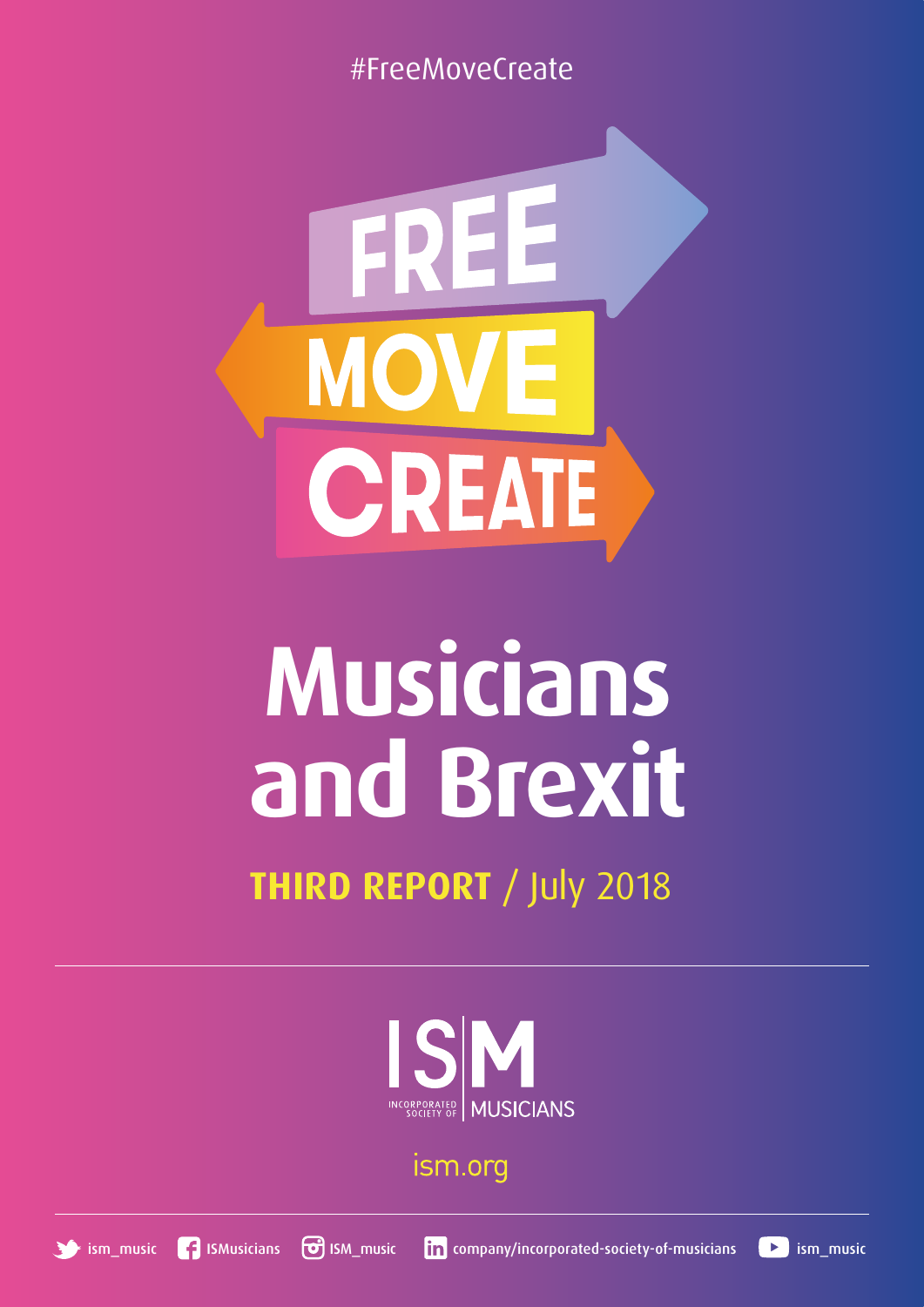## **Contents**

### **Appendix**

In the latest of the Incorporated Society of Musicians' (ISM) surveys of the musician community, four in ten identified an impact on their work predominantly as a result of uncertainties around the right to remain and free movement; this is up from **19%** in 2016.

The 2016 referendum on membership of the European Union (EU) saw the UK vote by a margin of **51.89%** to **48.11%** to leave the EU. Less than a year later, on Wednesday 29 March 2017 the [then new] Prime Minister, Theresa May invoked Article 50 and formally began the process of the UK leaving the EU.

Both these seismic events raised numerous questions for musicians and for the whole of the creative industries workforce about future work opportunities.

substantial surveys of the music workforce, asking them

about the impact of Brexit on their work and about the nature of their work in the EU and beyond.

In total, we received 1,625 responses from working musicians – performers, composers, singers, songwriters, directors and academics. Responses covered every genre, from electronic and neo-soul to early jazz, classical and rock and pop.

| <b>Executive summary</b>              |   |
|---------------------------------------|---|
| Background                            | 2 |
| Key findings                          | 3 |
| Warnings from the rest of the world 4 |   |
| What musicians need from the deal 4   |   |
|                                       |   |

These surveys have been quoted in official reports, shared with civil servants across Government and with Members of Parliament seeking to understand the impact of Brexit on the music sector.

The ISM's team of in house lawyers have been working to ensure our members have the best legal advice available and the right services to support them in their work on the continent. Between October 2016 and May 2018 we conducted three Uniquely, around **90%** of musicians work in a self-employed or portfolio career capacity. We sell services, not stuff, and people need to be able to travel to deliver these services. The Customs Union alone will therefore not resolve any concerns voiced by musicians in relation to free movement and access to the single market.

As a reminder, the UK's music industry – contributing some £4.4 billion a year to the UK economy – is globally dominant and forms a central part of our creative industries which, valued at £92 billion a year to the UK economy, are worth more than the automotive, aerospace, life sciences, oil and gas industries combined.

## **Musicians and Brexit**

#### **The impact of Brexit:**

During my extensive performing career I have always had 6-10 concert bookings annually in Germany and and am now well known in that country with a large fan base. This year I only have 1 concert in Germany.

Many musicians have moved away or decide not to work with the UK, thus thwarting collaboration opportunities.

Some EU clients are reluctant to commit to bookings until there is clarity into my status.

| The results in detail. |    |
|------------------------|----|
| About the ISM          | 12 |
| About FreeMoveCreate   | 12 |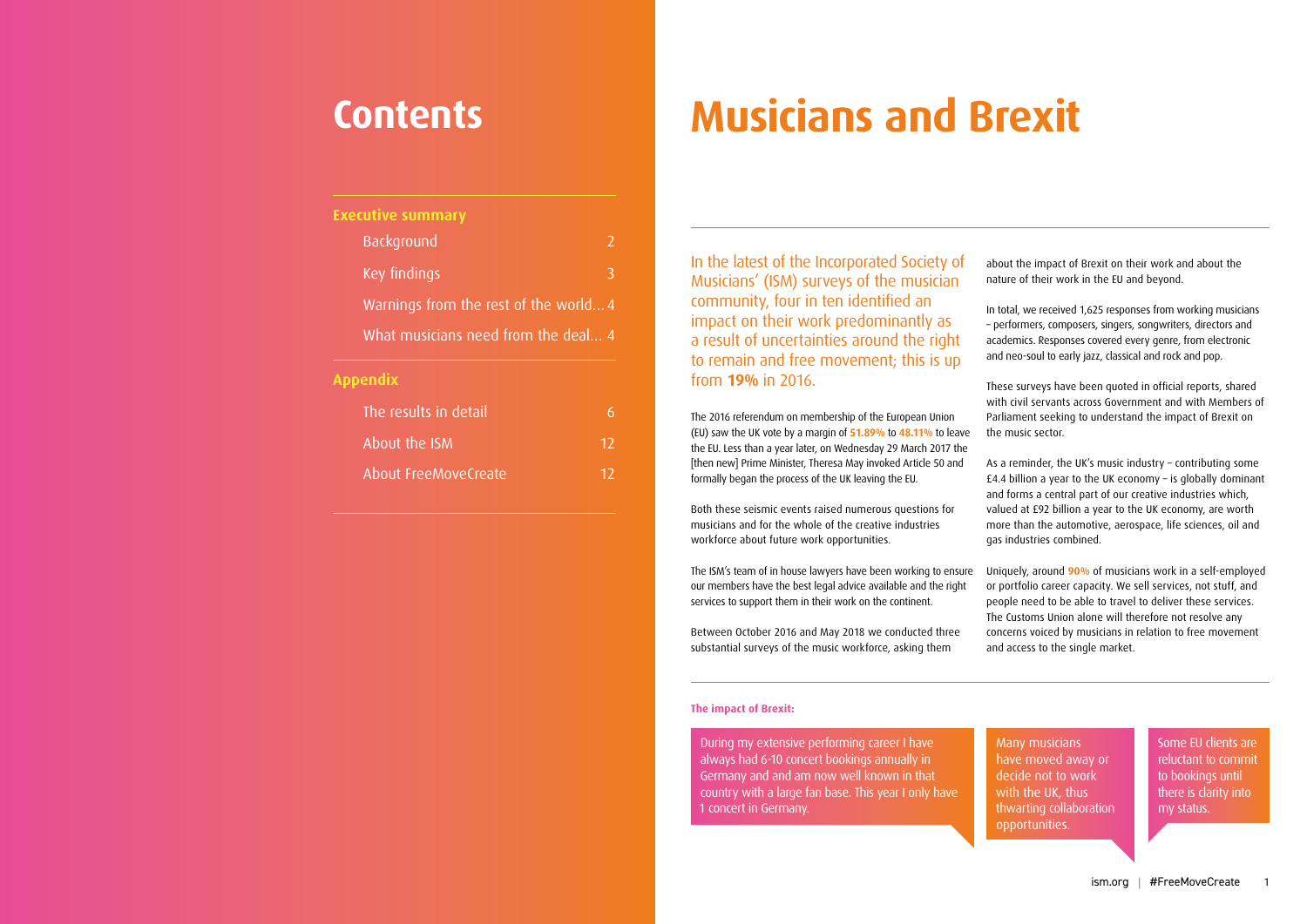## **Key findings**

The survey shows just how dependent our music workforce is on free movement and access to the EU27 currently for work.

**39% of respondents travelled to the EU more than five times a year** and the figure was marginally higher for performers at **41%**. **12%** of these musicians travelled to the EU more than 20 times a year.

There was an even spread of length of travel, showing the variety of work carried out from musicians from standing in for another musicians (depping) often at short notice and sometimes with just 24 hours' notice, to longer tours lasting more than three months. And **41% of musicians**, in total during the course of the year, **spend more than 30 days in the EU for work**.

**15%** of performers responding to the survey had less than seven days' notice between being offered work and taking it.

Unsurprisingly, the biggest markets accessed by musicians were ordered broadly by size of the economy of the countries concerned, with Germany (**51%**) and France (**45%**) topping the rankings, followed by Italy, Spain, The Netherlands, Ireland and Belgium.

Perhaps the most significant finding of this report is that **more than a third of musicians reported that they received half or more than half of their income from working in the EU**. This shows just how dependent on this relationship our predominantly freelance music profession is.

### **Touring habits:**

Tours can be anywhere between 1 day to 2 weeks, very occasionally more. I give concerts in major EU venues.

> The vast majority of my work is with EU ensembles touring the EU. I also work frequently with UK groups – all of whom work in the EU for the majority of our tours.

### I have concerts abroad regularly, tour in the EU and go and give talks in

the EU mainly. I work abroad almost every week, most of the time in ten EU states.

## **Warnings from the rest of the world…**

And the lessons to learn from the rest of the world are laid bare by the difficulties experienced by musicians when travelling outside of the EU. **54%** of respondents said that they worked outside the EU as musicians.

More than a third of musicians had experienced difficulties with visas when travelling outside the EU. In fact, of those experiencing difficulties at all, **79%** of those identified visas as the source of those difficulties.

The purely financial cost is significant, and whilst employers and engagers often covered the visa costs, **33%** still spent more than £300 a year on securing visas to work (**5%** of musicians spent more than £1,000 a year).

But this is not just about the obvious financial costs: **15%** of UK musicians have lost a job opportunity because of problems with visas. Drawing on the comments above about the impact musicians are already experiencing on their work as a result of the uncertainty around free movement, this is a significant area of concern.

### **Problems when travelling:**

## **What musicians need from the deal…**

Since the referendum, the ISM has conducted three surveys of the We also take this opportunity to urge colleagues across the music workforce, and held numerous round tables not just with colleagues from the music sector, but also with partners from the wider creative industries, many of whom represent sectors with similarly high levels of self-employment, and with civil servants. creative sector to support FreeMoveCreate and work towards securing free movement for creative professionals post-Brexit. If individual sectors secure niche arrangements for individual professions serious harm could still hit our creative economy.

What has become clear from this is that free movement must be protected for professionals working in our cultural industries. A single touring visa would not resolve this issue given the frequency of travel and short notice of many professional engagements, and of the problems experienced by professionals around the world. This report does not draw on our wider concerns in relation to the protection of copyright and musicians' intellectual property, which can be seen in evidence the ISM submitted to Parliament's Digital, Culture, Media and Sport Select Committee. Nor does it focus on the funding opportunities that must ideally remain open to UK artists at least in partnership with EU colleagues.

A creative professionals electronic visa, vouched for by an agent or professional body, valid for two years and enabling multiple entry across the EU27 (the remaining members of the EU) is needed if the UK's profession is to continue to be able to access the significant EU market. For musicians, Europe is our concert hall, it is where we earn a living, and we urge the Government to protect free movement beyond Brexit for our creative professions so that we can continue to lead the world in what the UK is best at: music.

I have recently been offered employment by an American ensemble which then was withdrawn as the American ensemble couldn't afford the visa. Visas are a complete bane of our lives. Whenever one has to apply for one your life is put on hold. You can't travel whilst your passport is at an embassy. You have to attend visa appointments (which often make working the rest of the day impossible as you can't take an instrument to the embassy).

Only time outside of EU, gear was searched. Items were not returned due to apparent suspicions (two guitar pedals and about 30 guitar picks that were in small plastic bags). We were also held in the airport security for around 4 hours, meaning we (me and the band I was touring with) were late to work commitments.

Perhaps the majority of visits are for 2-3 days, but a few are for anything from 1 to 4 weeks.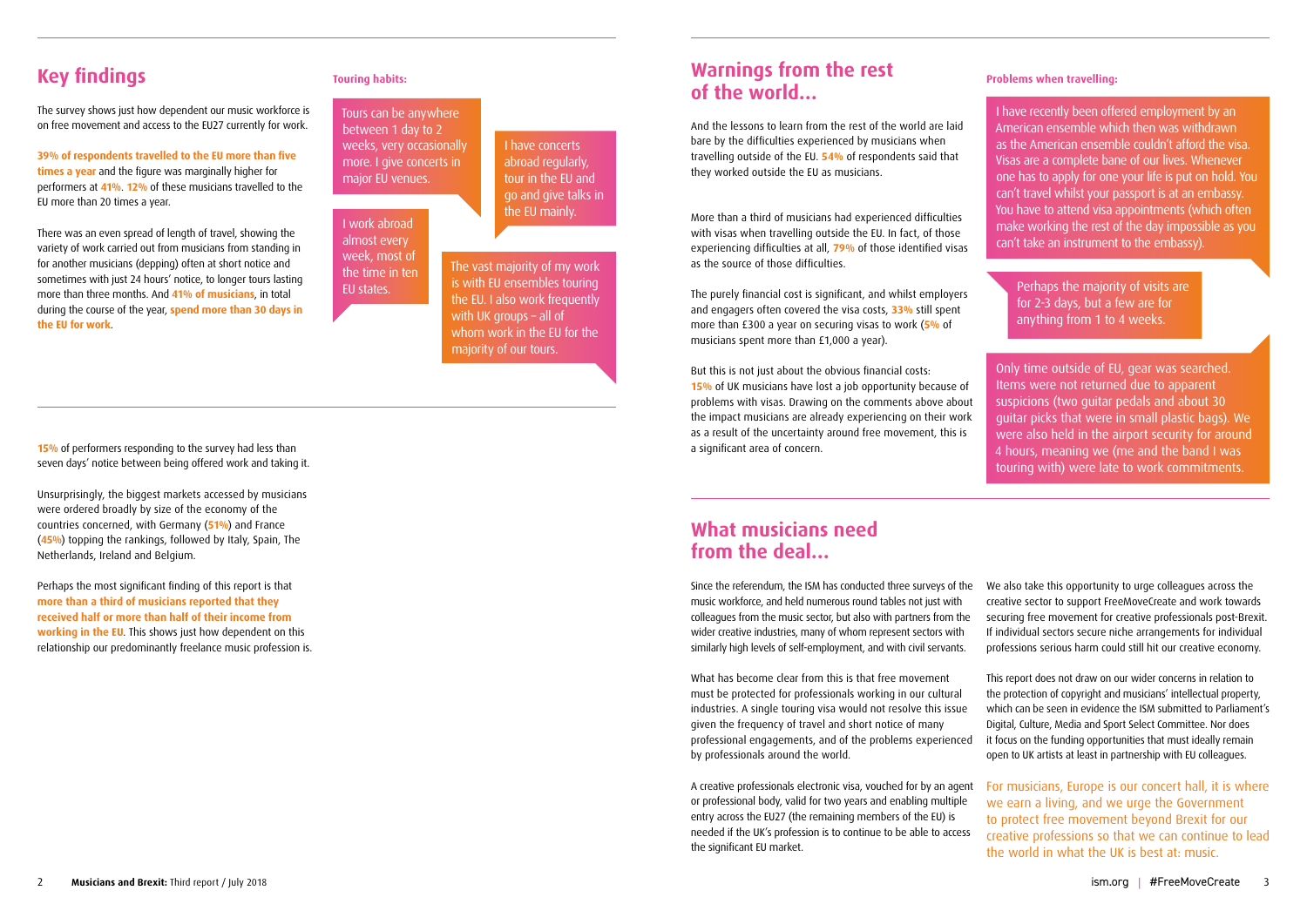## **The detailed results**

The percentage of respondents identifying as self-employed (**87%**) matches estimates of the music profession and numerous ISM studies. This suggests our survey data continues to be representative of the music workforce and its figures can be trusted.

# **Appendix: The results in detail**

0



The biggest single variation between this **Is Brexit having an impact on your work?** latest survey and previous ISM surveys was found in those musicians who had already identified an impact on their work resulting from the referendum and ongoing negotiations relating to the UK's withdrawal from the EU.

ents **Is a impact in the impact of the impact of the impact of the impact of the impact of the impact of the in** Imported parts and materials are 20%

<sup>IUI</sup> book UK people beyond  $\frac{1}{16}$  2019 until they know us. The contraction of the travel **2016 19.61 19.62 100.000 100.000 100.000 100.000 100.000 100.000 100.000 100.000 100.000 100.000 100.000 100.00** Reluctance of festivals to

**Employed**

**Self-employed**





**on your work?** Some EU clients are reluctant to commit to bookings until there is clarity into my status.

**Is Bread to negotiate work in the EU now.** Well most of my work is outside of the UK and I am finding it much more difficult

Of those offering an opinion, more than **40%** of the music workforce had identified an impact on their work, up from **19%** in 2016, and **26%** in 2017.

 *Yes No Total* **2018 1'm a professor at the Provided a RCM** in London and 2016 19.61% 80.39% 100.00% have noticed that it is becoming more difficult to recruit students from the EU.



## **Travelling within the EU**

Reduced number of contracts and in some instances questions about future work permits etc.

German record label decided to not take on my band due to border changes etc.

Contractors have already been looking for alternatives rather than book me.

Venues no longer booking tours in advance.

During my extensive performing career I have always had 6-10 concert bookings annually in Germany and and am now well known in that country with a large fan base. This year I only have 1 concert in Germany. I think concert organisers are feeling nervous about the possibility of having to pay for artist visas and possibly higher foreign performer taxes.

Many musicians have moved away or decide not to work with the UK, thus thwarting collaboration opportunities. I also feel less confident saying I live in the UK as I feel that people will feel that there are less collaboration possibilities than previously.

#### **Comments from musicians**

Possible reluctance to book for recitals beyond 2019, noticeable drop in responses from Germany could be due to uncertainty/ venues not wanting to take the risk.

Promotors less likely to confirm work abroad. Orchestras that employ me within the EU are uncertain how Brexit will impact on my work with them as a freelance musician.

Huge decline (over 90%) in applications to study from students outside the UK, leading to loss of revenue in the region of £21k this year.

> More for the future, possible difficulties of touring small band to Europe, with possibility of Carnet being a requirement and concomitant fees (£500 suggested).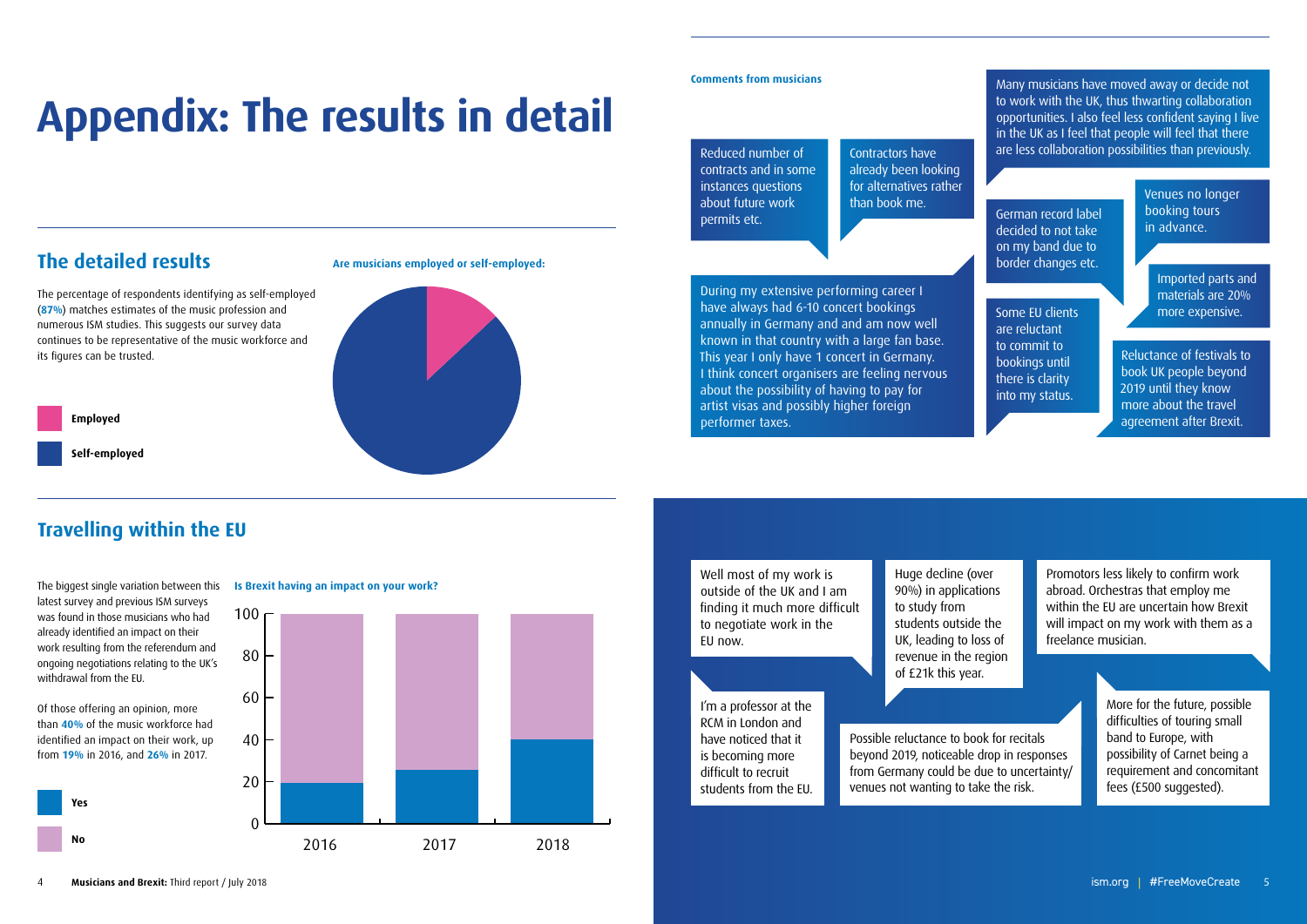We asked people where in the EU their work was predominantly based. The results from our latest survey matched the previous findings of our 2017 survey. This again suggests a high level of consistency across the workforce.

#### **Travelling to the EU - the stats** 311114 to 13.28% 86.72%

**How many times a year do you visit the EU for work?**

**What percentage of your annual income is from the EU?**

**How many days do you spend in the EU27** 

**per visit on an average trip?**



2016 2017 2018







5+ 45 34.62% 34.62% 34.62% 34.62% 34.62%

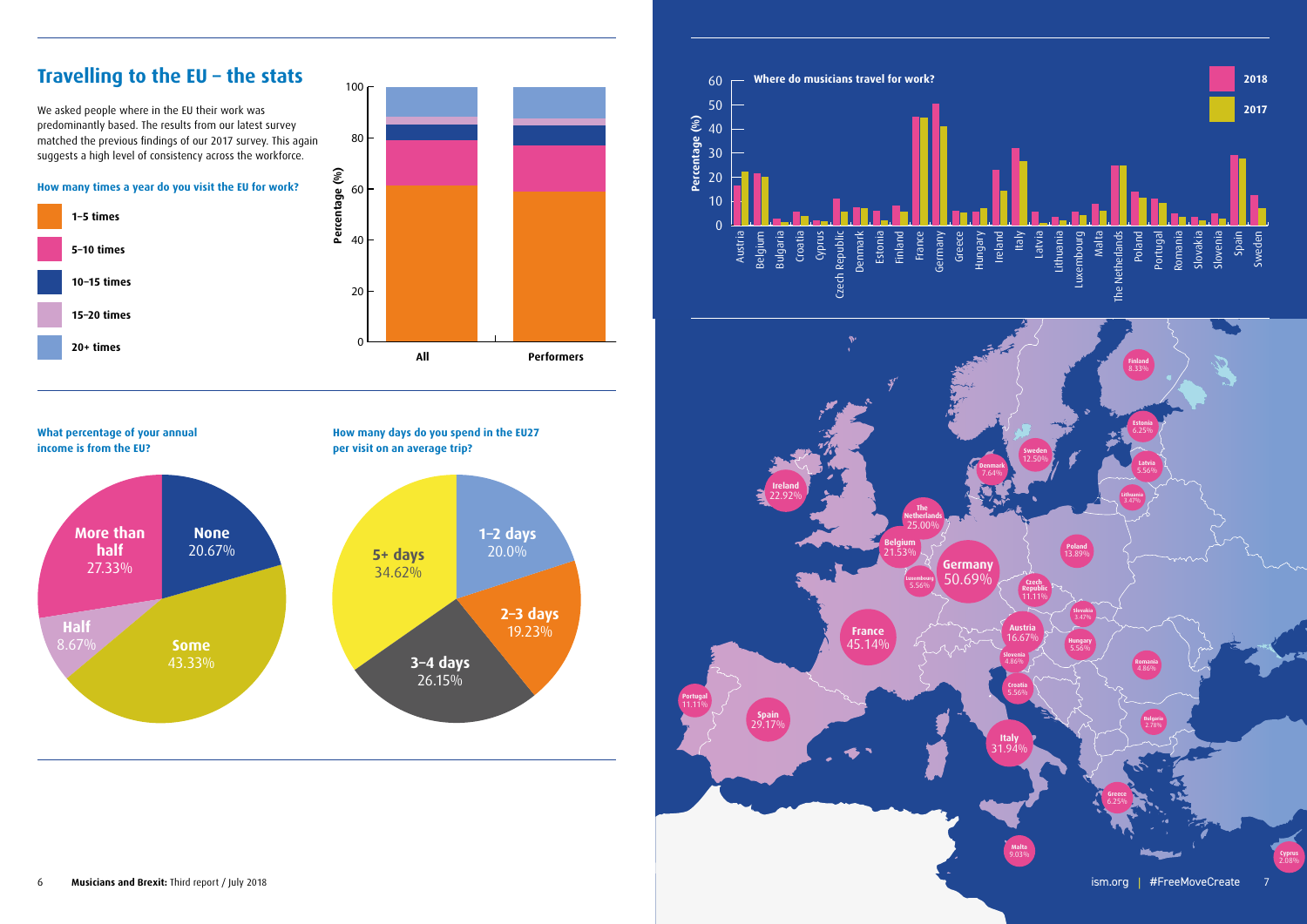

£500 – £1000 5 8.20%

**How much do musicians spend per year on visas?**

**All Performs All Performare The USA is a nightmare** 1 to 7 21 13 15.79% 12.50% for music: visas - costly **Fig.50** 25 and not guaranteed, in **14 the Middle East you need** 30+ 55 44 41.35% 42.31% a contract and a sponsor to get a visa. Another challenge is the sheer cost of travel.

 $\mathbb{Z}$  They are all  $10<sub>1</sub>$  and expensive and expensive. complicated

**1000+ 32.792 32.792 32.792 32.792 32.792 32.792 31.92** 4 difficult but it is a 2-year 61 100.00% All are a problem, especially as I have to send my passport away. China is probably the most visa and I pay a company to organise it for me.

Framed due to apparent suspicions (two<br>
s and about 30 guitar picks that were<br>
stic bags). We were also held in the<br>
rity for around 4 hours, meaning we<br>
example the impossible<br>
embassy. The impossible<br>
impossible<br>
impossi Only time outside of EU, gear was searched. Items were not returned due to apparent suspicions (two guitar pedals and about 30 guitar picks that were in small plastic bags). We were also held in the airport security for around 4 hours, meaning we (me and the band I was touring with) were late to work commitments.

0 0.000 No problems encountered 55 56.12% No problems encountered by musicians when the world. **Since of the world?** <br> **Experience by musicians when the world?** <br> **Experience when the world?** <br> **EXECUTE:** American ensemble which then was withdrawn as the American ensemble couldn't afford the visa. **External Visas are a complete bane of our lives. Whenever**  $\mathbb{R}^2$  one has to apply for one your life is put on hold. No problems encountered 55 56.12% and 55 56.12% of the set of passport is at an I have recently been offered employment by an embassy. You have to attend visa appointments (which often make working the rest of the day impossible as you can't take an instrument to the embassy). There is always the fear that for some small technicality your visa will be turned down.

**travelling to the rest of the world?** 

#### **Comments from musicians**

Recently I had to get a Japanese visa which was very smooth. USA, China and Russia are hugely complex and frustrating. I hear that Australia is relatively straight forward but luckily I have an Australian passport.

Applying for US work visa is a pain in the arse!

US Visa getting very laborious and time wasting. It's sometimes a problem finding time to get visas, especially if your passport has to be given in. Usually the orchestra organises the trip to ensure we don't have problems with visas or bringing in instruments.